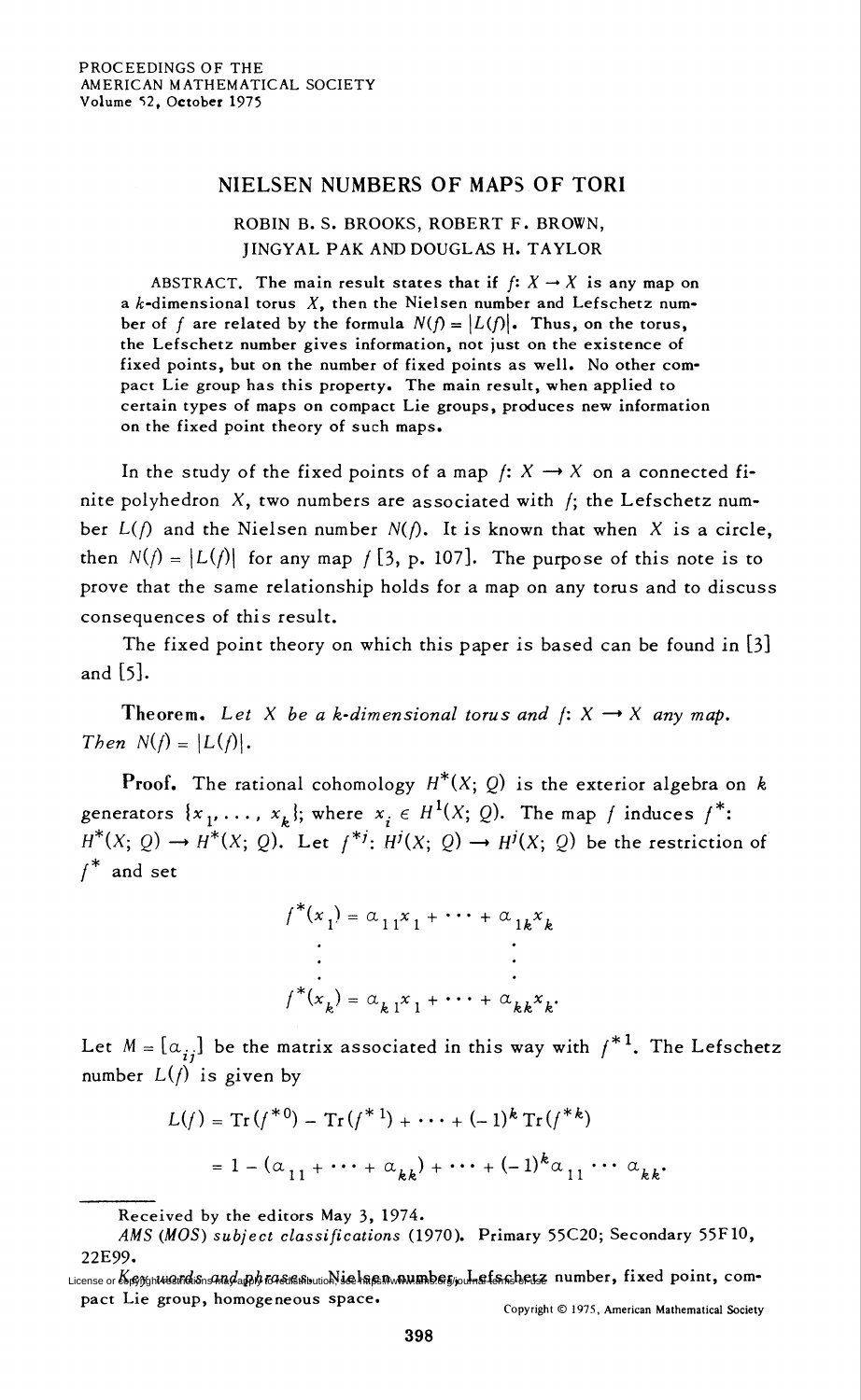But this is nothing else but

$$
\begin{vmatrix}\n1 - \alpha_{11} & \cdots & \alpha_{1k} \\
\alpha_{21} & & \vdots \\
\vdots & & \vdots \\
\alpha_{k1} & \cdots & 1 - \alpha_{kk}\n\end{vmatrix} = \det(I - M)
$$

so we conclude that  $L(f) = det(I - M)$ . If  $L(f) = 0$  then  $N(f) = 0$  since  $T(X)$  $=\pi_1(X)$  [3, p. 101]. Now assume  $L(f) \neq 0$ . Since  $T(f) = \pi_1(X)$ , then [7] states that  $N(f)$  is the order of the cokernel of  $1 - f_{\#}$ ; where  $f_{\#}: \pi_1(X) \to \pi_1(X)$  is induced by f. Now  $\pi_1(X) = Z^k$ , so we consider  $1 - f_{\#}: Z^k \to Z^k$ . Since X is a torus, we may assume  $\pi_1(X)$  is generated by the duals  $\{x'_1, \ldots, x'_k\}$  of  $\{x_1, ..., x_k\}$ . Represent  $1 - f_{\#}$  by an integer matrix  $I - F$ . There is a diagonal matrix  $D = diag(d_1, ..., d_k)$  such that  $D = A(I - F)B$ ; where A and B are unimodular matrices. Now we have  $\det D = \det (I - F)$  and the order of the cokernel of  $1 - f_{\#}$  is the order of the group  $Z/(d_1) \oplus \cdots \oplus Z/(d_k)$ . Thus the order of the cokernel of  $1 - \frac{1}{4}$  is  $\left| d_1 \cdots d_k \right| = |\det D| = |\det(I - F)|$ . But we have det  $(I - F) = \det (I - M)$  by duality and therefore  $N(f) = |L(f)|$ .  $\Box$ 

A generalization of this Theorem, for coincidences of maps between tori, can be found in [l, pp. 122—125]-

Because of  $[3, p. 142]$ , the Theorem implies that, given any map  $f$  on a torus, there exists a map g homotopic to f such that g has exactly  $|L(f)|$ fixed points. In particular, if  $L(f) = 0$ , i.e. if "one" is an eigenvalue of  $f^{*1}$ , then there is a fixed point free map g homotopic to f.

While it may be that the main result can be extended to some interesting class of spaces more general than tori, the following converse to the Theorem shows that such a class cannot include any other compact connected Lie group:

If G is a compact connected Lie group such that  $N(f) = |L(f)|$  for all maps  $f: G \rightarrow G$ , then G is a torus.

To establish this observation, let  $G$  be a compact connected nonabelian Lie group of rank  $\lambda$ , then  $\pi_1(G) \cong Z^r \oplus F$  where F is finite and  $r < \lambda$ . For  $m \geq 2$ , let  $p_m: G \to G$  be defined by  $p_m(g) = g^m$ , then  $N(p_m)$  is the order of the cokernel of the endomorphism of  $\pi_1(G)$  which takes an element  $\alpha$  to  $(1 - m)\alpha$ . Therefore,  $N(p_m) = (m - 1)^r + \rho(m)$ ; where  $\rho(m)$  is no larger than the order of F. On the other hand,  $L(p_m) = (1 - m)^{\lambda}$  [3, p. 49], so  $\lambda > r$  implies  $N(p_m) < |L(p_m)|$  for m sufficiently large.

Let  $G$  be a compact connected Lie group,  $H$  a connected subgroup, and License or lop/dom restrictions of may emperounce the interpretations of the magnetic managements of the e-preserving  ${\bf i}$ :  $f(xH) \subseteq f(x)H$  for all  $x \in G$ . Such a map induces a map  $f' : B \longrightarrow B$ . If f has